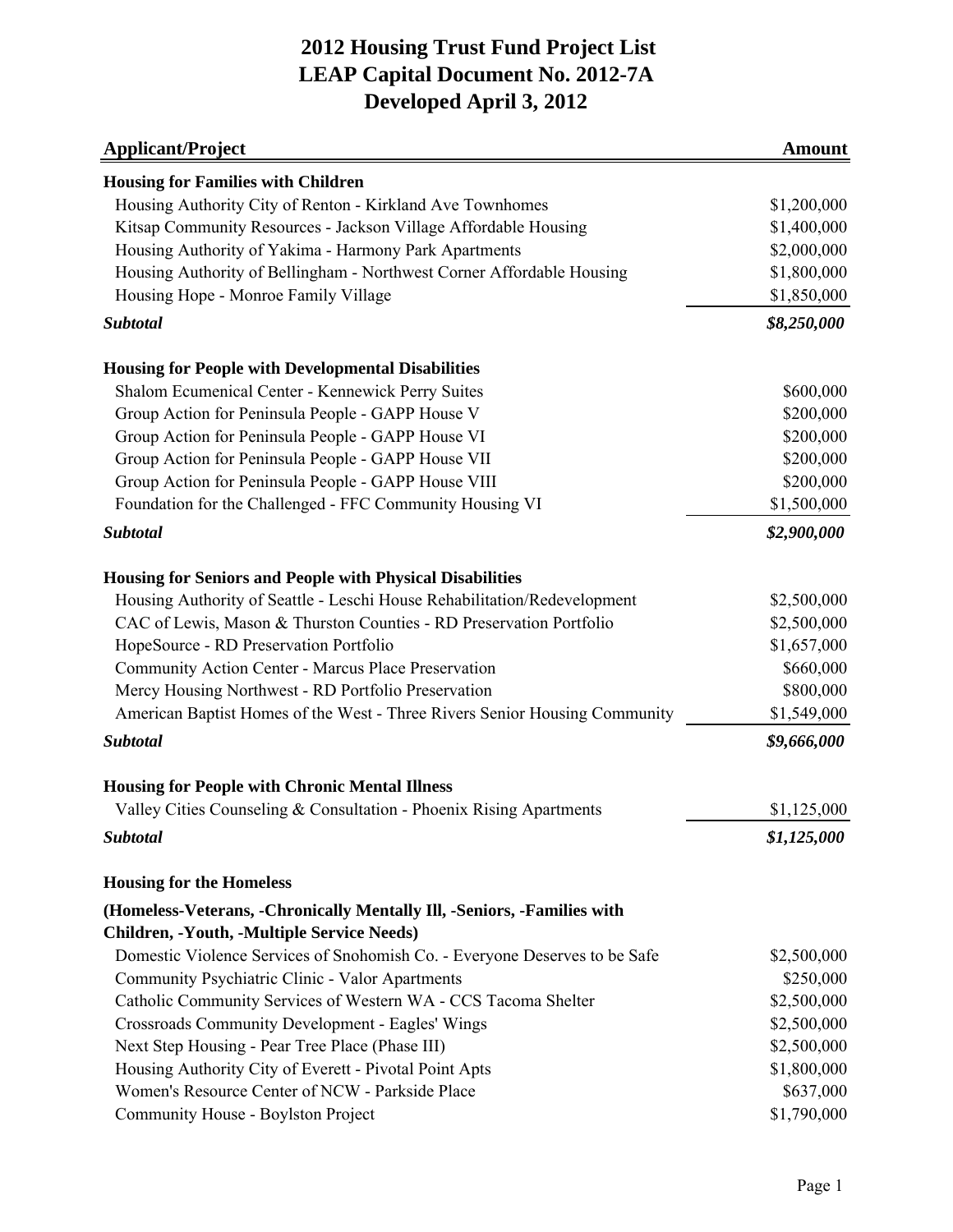| <b>Applicant/Project</b>                                                      | <b>Amount</b> |
|-------------------------------------------------------------------------------|---------------|
| Catholic Housing Services of Western WA - Josephinium                         | \$2,500,000   |
| NAVOS - Youth Housing                                                         | \$1,700,000   |
| Columbia Cascade Housing Corporation - Carson Springs                         | \$518,000     |
| Catholic Community Services of Western WA - Filbert Road                      | \$687,000     |
| Metropolitan Development Council - Randall Townsend                           | \$1,000,000   |
| Catholic Housing Services of Western WA - Cornwall                            | \$2,500,000   |
| Lakewood Area Shelter Assn (LASA) - Homeless Family Housing                   | \$3,062,000   |
| Sea Mar Community Health Center - Des Moines Family Housing                   | \$2,500,000   |
| <b>Subtotal</b>                                                               | \$28,944,000  |
| <b>Housing for Farmworkers</b>                                                |               |
| Catholic Charities Housing Services - Granger Family Housing II               | \$2,500,000   |
| Housing Authority of Grant Co. - Bridgeport Family Homes                      | \$1,215,000   |
| Housing Authority of Skagit Co. - Seasonal Housing                            | \$2,500,000   |
| <b>Subtotal</b>                                                               | \$6,215,000   |
| <b>Housing for People At Risk of Homelessness</b>                             |               |
| Washington Housing Equity Alliance - Family Housing at the Sound Transit Site | \$2,500,000   |
| <b>Subtotal</b>                                                               | \$2,500,000   |
| <b>Housing for Low Income Households</b>                                      |               |
| Interim CDA - 4th and Main                                                    | \$2,500,000   |
| Housing Authority City of Tacoma - Stewart Court                              | \$482,000     |
| <b>Subtotal</b>                                                               | \$2,982,000   |
| <b>Total</b>                                                                  | \$62,582,000  |
|                                                                               |               |
| <b>Alternates</b>                                                             |               |
| Compass Housing Alliance - Dexter                                             | \$1,850,000   |
| Inland Empire Residential Resources - IERR DD Homes                           | \$868,000     |
| Catholic Charities Housing Services - Prosser Family Housing                  | \$650,000     |

| Catholic Charities Housing Services - Prosser Family Housing            | \$650,000   |
|-------------------------------------------------------------------------|-------------|
| Housing Authority City of Walla Walla - Family Housing Phase II         | \$1,300,000 |
| Metropolitan Development Council - Garfield Hall                        | \$3,000,000 |
| Low Income Housing Institute - Bellevue Apartments                      | \$1,540,000 |
| Housing Authority City of Pasco-Franklin Co. - HAPFC Farmworker Housing | \$1,400,000 |
| Imagine Housing - Totem Lake Phase 2                                    | \$2,500,000 |
| Housing Authority City of Tacoma Hillsdale Heights                      | \$1,500,000 |
| Housing Authority of Snohomish Co. - Woodlake Manor III                 | \$1,720,000 |
| Affordable Community Environments (ACE) - Waterfront Senior Housing     | \$3,000,000 |
| Mercy Housing Northwest - New Tacoma Phase II                           | \$800,000   |
|                                                                         |             |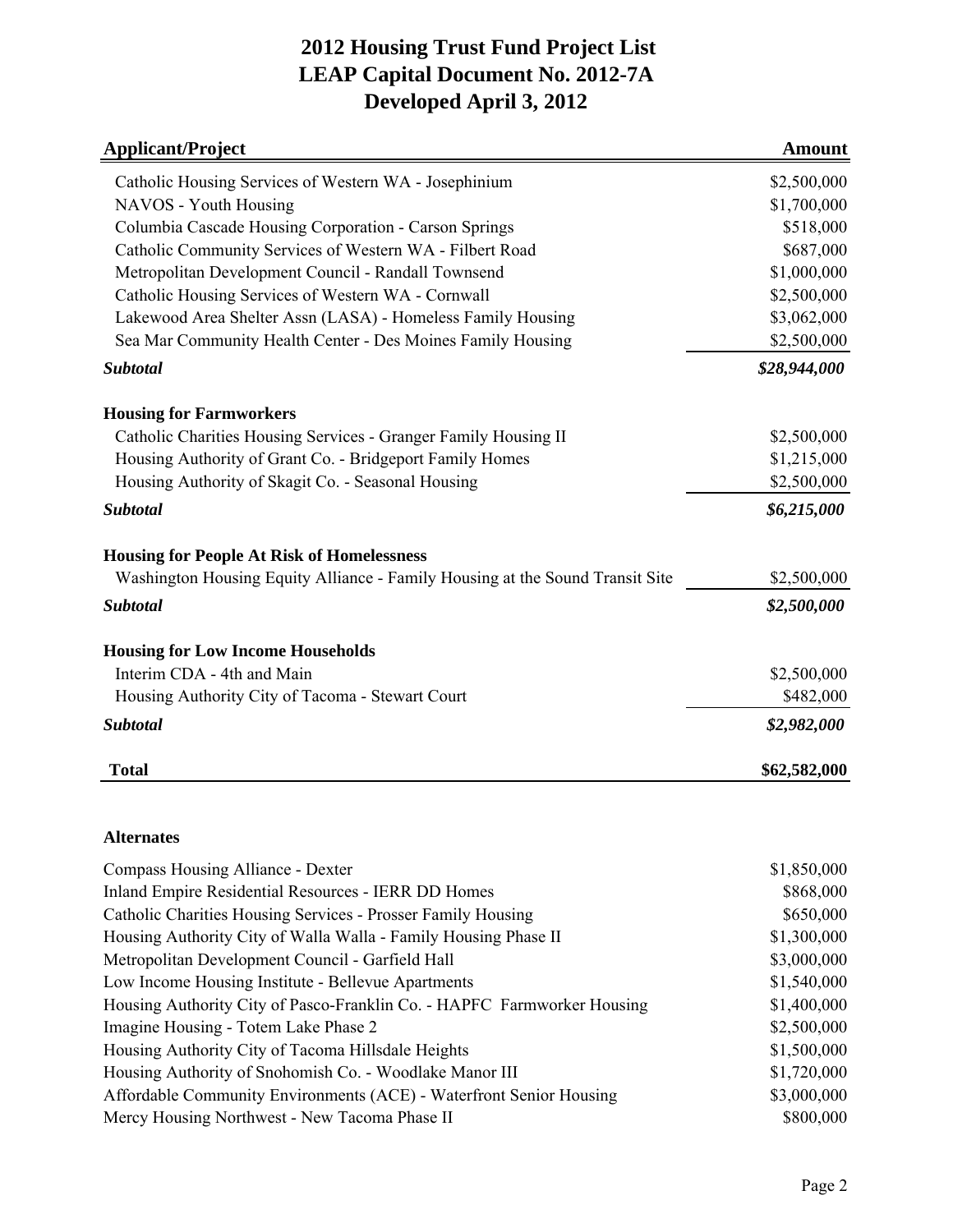| <b>Applicant/Project</b>                                                     | <b>Amount</b> |
|------------------------------------------------------------------------------|---------------|
| Capitol Hill Housing - Cherry Street Apartments                              | \$1,885,000   |
| Senior Services of Snohomish Co. - Village Square Senior Apts.               | \$1,600,000   |
| Housing Authority City of Walla Walla - The Linden                           | \$2,500,000   |
| Imagine Housing - Barron Ridge (aka Andrew's Heights Assemblage)             | \$2,500,000   |
| Housing Authority of Yakima - South Naches                                   | \$2,500,000   |
| Friends of Youth - Transitional Living for Young Adults                      | \$485,000     |
| Downtown Emergency Services Center                                           | \$500,000     |
| Catholic Housing Services of Eastern WA - Walla Walla VAMC Housing           | \$250,000     |
| Reliable Enterprises - Magnolia Place                                        | \$197,000     |
| Opportunity Council - OC TBI Facility                                        | \$768,000     |
| Alliance Wasatch I - Burien Transit Oriented Development Project - Phase III | \$2,125,000   |
| American Baptist Homes of the West - Three Rivers                            | \$1,451,000   |
| Blue Mountain Action Council - DeSoto Senior Housing                         | \$580,000     |
| Capitol Hill Housing - Haines Apartments                                     | \$1,388,000   |
| Housing Authority of Chelan Co. and Wenatchee                                | \$1,500,000   |
| Catholic Housing Services of Western WA - Chehalis Family Housing            | \$2,500,000   |
| Spokane Baptist Association Homes - Lilac Plaza                              | \$730,000     |
| Housing Authority City of Tacoma - Dixon Village                             | \$350,000     |
| Housing Authority City of Sunnyside - Sunnyside Family Housing               | \$2,400,000   |
| Low Income Housing Institute (LIHI) - Roosevelt Apartments                   | \$1,800,000   |
| Housing Authority City of Spokane - Jefferson-Norman Building                | \$1,800,000   |
| Catholic Charities Housing Services - Rose of Sharon                         | \$800,000     |
| Genesis Housing Services (was CCHS) - Royal Family Housing                   | \$200,000     |
| Housing Authority of Thurston Co. - Littlerock Road Affordable Housing       | \$900,000     |
| Housing Authority City of Kennewick - KHA Homeless Permanent Housing         | \$3,400,000   |
| Senior Services of Snohomish Co. - Tall Firs Senior Apartments               | \$1,500,000   |
| Wellspring Family Services - Rainier Ave                                     | \$685,000     |
| Washington Growers League - Yakima Valley                                    | \$3,000,000   |
| Housing Authority of Yakima - Wapato Housing                                 | \$1,000,000   |
| El Centro de la Raza - Beacon Hill Mixed Use                                 | \$2,000,000   |
| Affordable Community Environments - Towne Square Preservation                | \$1,750,000   |
| Mercy Housing Northwest - Olympia Senior                                     | \$950,000     |
| Catholic Charities Housing Services - Mattawa Family Housing                 | \$2,500,000   |
| Housing Authority of Chelan Co. and Wenatchee                                | \$2,000,000   |
| Low Income Housing Institute - Jackson Street Workforce Apartments           | \$960,000     |
| Mi Casa - Capital Maintenance Portfolio                                      | \$687,000     |
| Panza - Quixote Village                                                      | \$1,500,000   |
| Spokane Housing Ventures - 5th & Washington Complex                          | \$1,500,000   |
| Spokane Housing Ventures - Bickett-Richmond Buildings                        | \$2,500,000   |
| Capitol Hill Housing - Transit Oriented Development                          | \$2,000,000   |
| Housing Authority of Grant Co. - Esperanza II                                | \$1,906,000   |
| Imagine Housing - Snoqualmie Ridge                                           | \$1,545,000   |
| Lummi Nation Housing Authority - Kwina Village                               | \$4,064,000   |